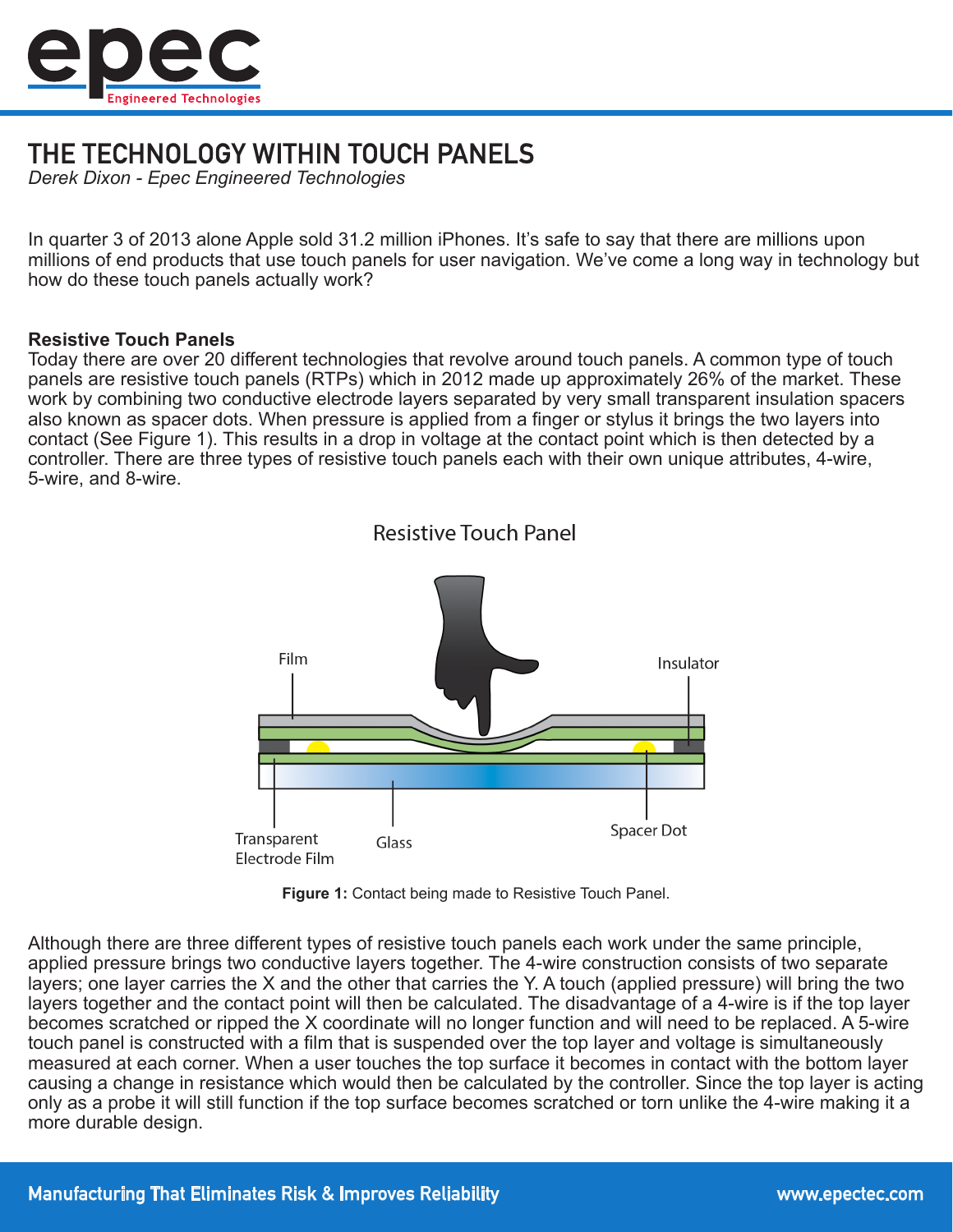

The last type is the 8-wire and this is based on the 4-wire technology principle by adding an additional 4-wire set. Having the additional set doubles the level of electrodes and in turn will increase the overall accuracy and reduces drifts so you won't have to recalibrate as much as you would with a 4 or 5 wire touch panel. The general benefits of resistive touch panels include lowest costs in comparison to other types of touch panels. Additionally they offer low power consumption and are pressure actuated with a finger, gloves, stylus etc. RTPs are also resistant to external factors such as water and dust so if the end product were to be used in an outdoor application or in a machine shop it won't create a false actuation. Here are some limitations to consider when deciding whether or not RTPs are suitable for your application. You may be more familiar with multi-touch panels but the standard for resistive touch panels is one-touch. There are some controller companies working on multi-touch technology with resistive touch panels but again, it's not the standard.

Another limitation is the relatively low light transmission which approximately runs between 76 - 82% so if your graphics within the end product is a priority you may want to reconsider another type of panel. The touch life is lower for resistive touch panels because they use ITO film as the conductive material which is less durable than other options. Repeated pushing and selecting over time will create fractures and can degrade the touch panels' ability to operate. With a 4-wire and 8-wire expect 1 million actuations in one location because they both share the same technology. The 5-wire will allow 10 million actuations. The standard sizes for all range from 2.8" – 21" with additional custom sizes available.

#### **Infrared Touch Panels**

Another type of touch panel, are the infrared touch panels (ITPs). Infrared technology consists of infrared LEDs (Light emitting diode) and light sensors that are placed on the perimeter of the bezel. LEDs transmit beams of light that run parallel to the assigned light sensor create a light grid. Anything that disrupts the light or reduces the light such as a finger or stylus will register a touch (See Figure 2); the controller will distinguish where contact was made.



**Figure 2:** Contact and disrupted light to Infrared Touch Panel.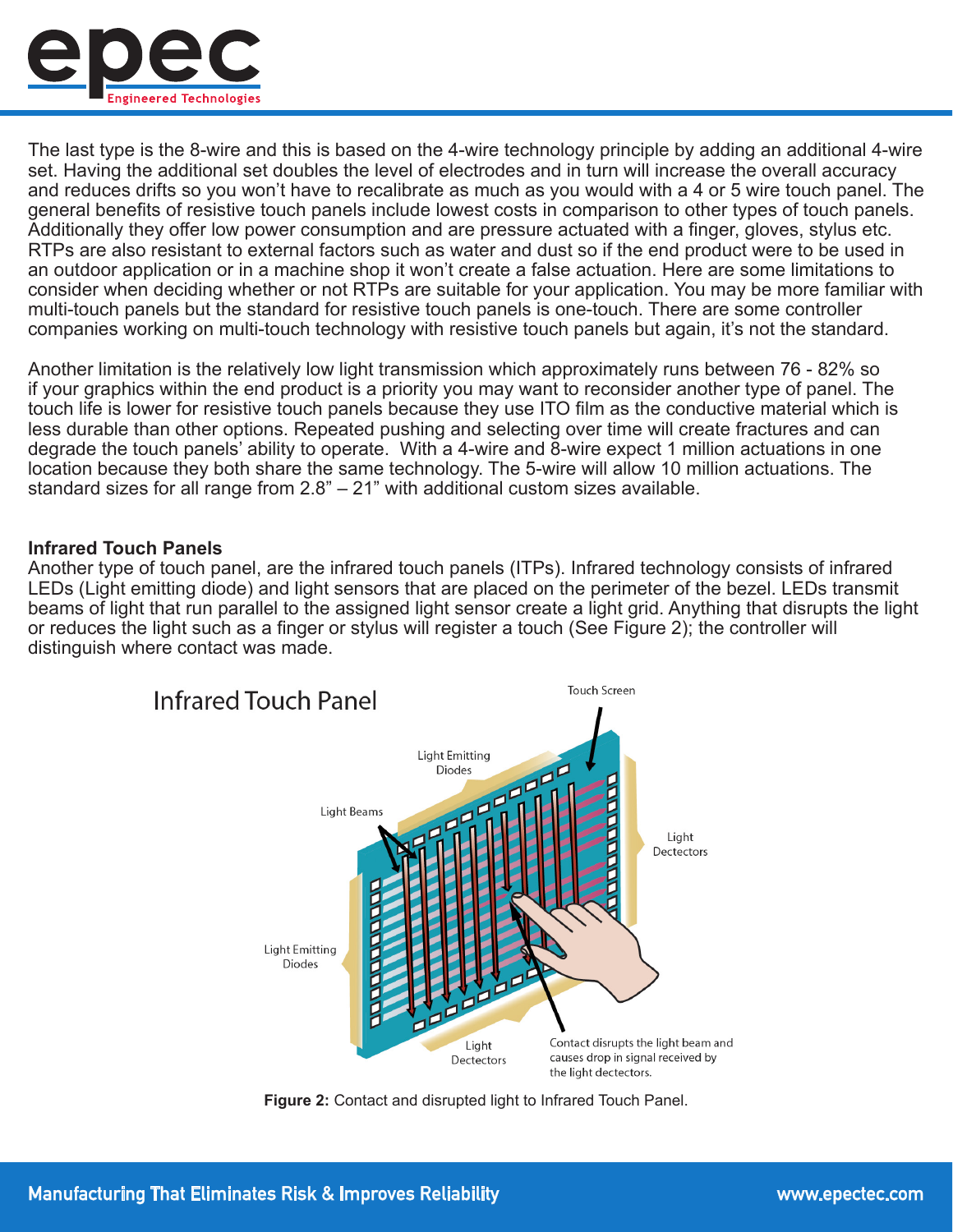

The benefits that come with using infrared touch panels start with the size. This technology works best with larger screens. Standard sizes are between 15"- 46" with options for custom sizes. Infrared touch panels are capable of multi-touch with two contact points which will work with any opaque object. There is no flexing of layers like that within the resistive panels so the durability and touch life is a lot higher. The light transmission is greater without the need of a glass substrate. Since there isn't a need for an extra layer of film or glass over the top of the application the light opacity won't be affected as much. There are a few limitations. One is the profile height, due to the LEDs and light sensors they have a certain height to them so the bezel will be higher than in other technologies. Furthermore ITPs may be difficult to read under bright light, especially sunlight so generally infrared touch panels are used indoors.

## **Surface Capacitive**

A surface capacitive works by measuring current. A protective cover is placed over the transparent electrode film which lies on top of the glass substrate. Voltage is applied to the corners and when a finger or stylus makes contact with the surface it disrupts the current (See Figure 3). The controller then registers and determines point of contact.



**Figure 3:** Contact reaction to Surface Capacitive Technology.

This type of technology is commonly used within the gaming industry. Here are a few benefits and limitations. The light transmission averages 90% or above. The application is unaffected by moisture, temperature, and dust. Since there is no flexing of the surface the actuations are very high, capable of reaching over 100 million. The downside to technology is that it is only single touch. The user will also have to use a finger or conductive stylus; a glove will not register contact. This may also require a bit of calibration which is due to interference that may be around the screen/LCD. The standard size ranges from 5" – 24" with the capability for custom sizes.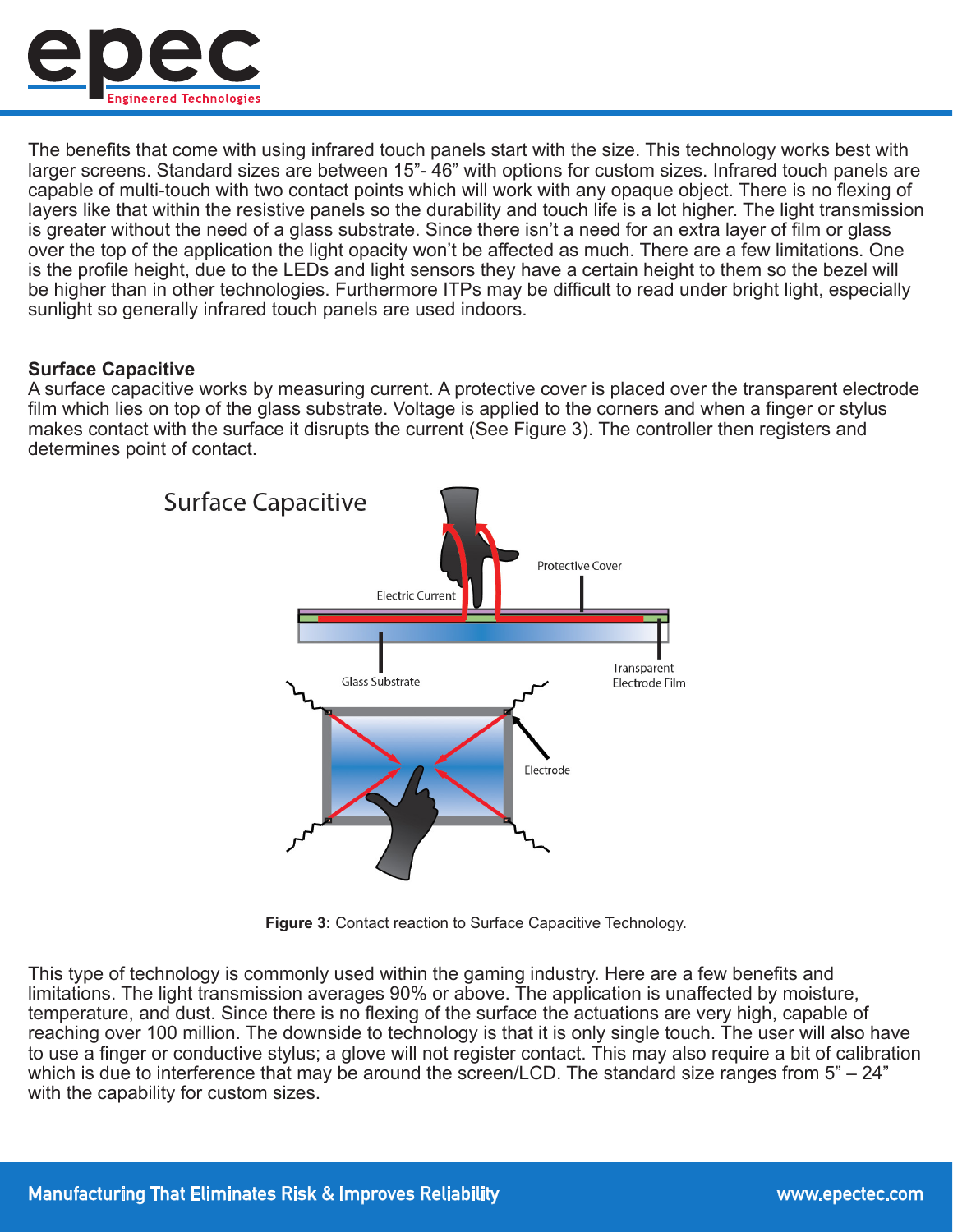

## **Projected Capacitive**

Projected capacitive (PCAP) technology is the new powerhouse within the market. This is the same technology that is used within iPhones and iPads etc. In 2012 PACPs accounted for approximately 64% of the market place and will only continue to gain traction. The way this technology operates is that there are 1 or 2 parallel conductive layers that form an X-Y array of lines that make-up a grid of electrodes. These X/Y intersects are then scanned continuously. An electronic field is actually projected through the top layer of glass so the energy is creating an electro static field. When a finger becomes close or touches the top of the surface the change in electrodes will be detected which will then calculate where the initial touch was made (See Figure 4).



**Figure 4:** No contact and w/contact to Projected Capacitive Technology.

Each technology has its own benefits and limitations depending on the intended use. The top layer is usually a durable scratch resistant glass. The projected capacitive technology is capable of 2-10 multi-touch simultaneously depending on the controller being used. The touch coordinates will remain drift free, precise position location. The lighting is excellent with a light transmission of 90% or more. The technology also allows for a zero-bezel deign, there is no need for any additional housing unit.

One of the more prominent features is the auto-calibration. The disadvantage is the higher cost as opposed to the other technologies. The only other limitation is that if a user is wearing gloves it is likely the controller won't register a touch. Currently the sizes available run from 7" – 21" with the most common being 7" and 10.1".